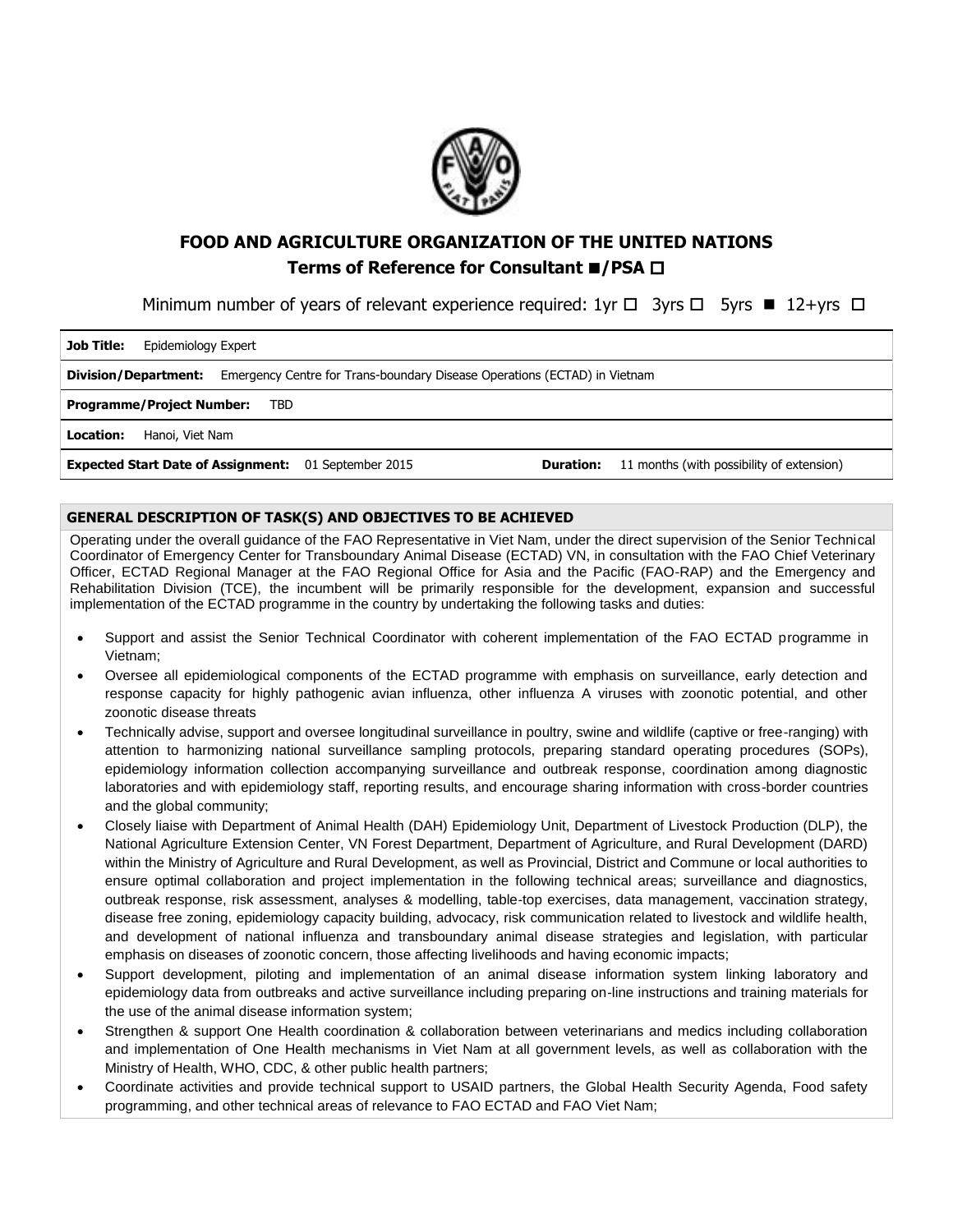- Generate and update maps (for presentations, web, reports) of surveillance and epidemiology results including analysing associated epidemiological data in collaboration with the national consultants, DAH and the FAO Laboratory Expert as well as preparing web articles, ECTAD newsletter articles, and peer reviewed publications with government counterparts;
- Providing weekly inputs to the ECTAD VN team and technical inputs for progress reports or to the ECTAD regional office or FAO Headquarters (EMPRES/GLEWS) as needed;
- Provide monthly timecards, bi-weekly technical updates in the form of bullet points, travel requests, and Back-to-office reports to the Program Coordination Unit; and
- Perform other related duties as required;

## **KEY PERFORMANCE INDICATORS**

| <b>Expected Outputs:</b> |                                                                                                                                                                                                                                                                                                                                           | <b>Required Completion Date:</b> |  |
|--------------------------|-------------------------------------------------------------------------------------------------------------------------------------------------------------------------------------------------------------------------------------------------------------------------------------------------------------------------------------------|----------------------------------|--|
| ٠                        | All project activities related to epidemiology are delivered as planned. Outcomes<br>from activities, field trips, missions are properly documented through weekly<br>meeting inputs, bi-weekly bullet points, back-to-office reports, and other technical<br>inputs;                                                                     | As required                      |  |
|                          | Prepare 2 Draft peer reviewed publications within each 11 month contract;                                                                                                                                                                                                                                                                 | 15 July 2016                     |  |
| ٠                        | Submit an End of Assignment report upon completion of the assignment to the<br>Senior Technical Coordinator describing in detail, for each point listed in the<br>terms of reference the activities undertaken, major results obtained, problems<br>encountered, and progress towards achieving the specific objectives of the<br>project | 1 August 2015                    |  |

#### **REQUIRED COMPETENCIES**

# **Minimum requirements:**

- A minimum of 5 years working experience in epidemiology and disease prevention and control;
- Internationally recognized postgraduate degree or training in veterinary medicine or epidemiology, or other related fields are necessary;
- Working knowledge of English;

#### **Selection Criteria:**

Extent and relevance of experience in epidemiology and disease prevention and control;

A PhD degree in a related field is preferred.

Skills and experience using Arc GIS, ArcView, and spatial statistical analyses are a plus.

Previous work experience with FAO or the UN and/or previous experience in the region is desirable.

Candidates should have good interpersonal skills, be culturally sensitive, flexible, and have excellent report writing skills

### **HOW TO APPLY**

- Interested applicants are required to create an online Personal Profile form (PPF) in iRecruitment. To create the PPF, please follow the instructions available at:<http://www.fao.org/employment/irecruitment-access/en/>
- Please upload to your Documents section an application letter stating your expression of interest and qualifications as well as a CV.
- In order for your application to be properly evaluated, please ensure that all sections of the on-line profile are completed. The PPF should be sent via e-mail to[: Roberta.tranquilli@fao.org](mailto:Roberta.tranquilli@fao.org)